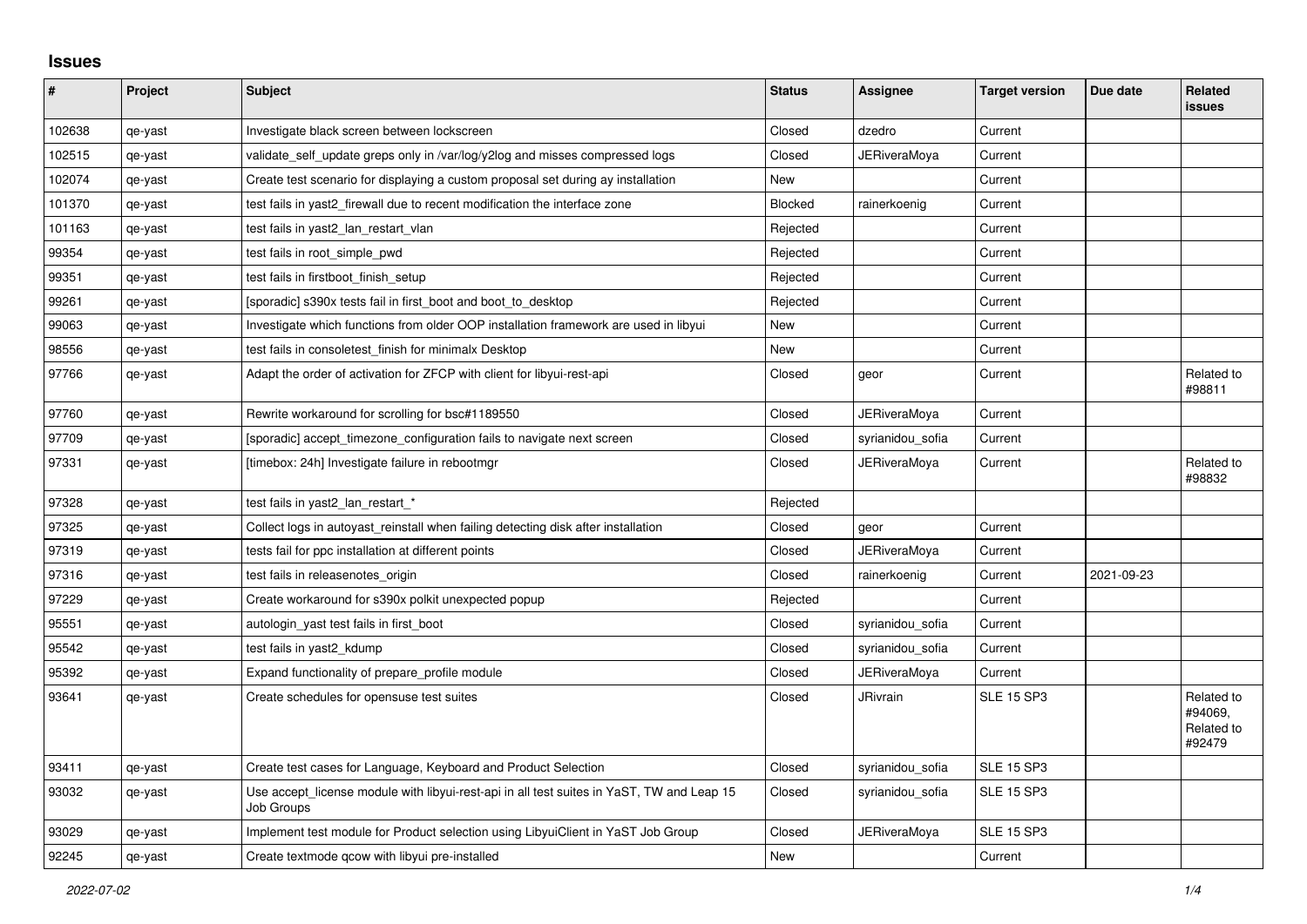| $\vert$ # | Project                  | <b>Subject</b>                                                                               | <b>Status</b> | <b>Assignee</b>     | <b>Target version</b> | Due date | Related<br><b>issues</b> |
|-----------|--------------------------|----------------------------------------------------------------------------------------------|---------------|---------------------|-----------------------|----------|--------------------------|
| 92242     | qe-yast                  | Create the conditions for libyui tests on textmode running system                            | Rejected      |                     |                       |          |                          |
| 91830     | qe-yast                  | Investigate if a change of DH version for TLS negotiation can fix 'remote_controller' module | Resolved      | oorlov              | <b>SLE 15 SP3</b>     |          |                          |
| 91677     | qe-yast                  | [sporadic] test fails in validate_fs_table                                                   | Rejected      |                     | <b>SLE 15 SP3</b>     |          | Related to<br>#91755     |
| 91425     | qe-yast                  | [sporadic] aarch64 tests incomplete "associated worker re-connected but abandoned the job"   | New           |                     | Current               |          |                          |
| 91350     | qe-yast                  | [timeboxed:16h][sporadic] test fails in verify_undelete_snapshots                            | Closed        | riafarov            | <b>SLE 15 SP3</b>     |          |                          |
| 91136     | qe-yast                  | Textmode test suite fails for s390x-kvm                                                      | Rejected      | riafarov            | <b>SLE 15 SP3</b>     |          |                          |
| 91130     | qe-yast                  | Use libyui for btrfs_libstorage-ng ipmi and zVM                                              | Closed        | riafarov            | <b>SLE 15 SP3</b>     |          |                          |
| 90851     | qe-yast                  | SLE 15 SP3 Release Candidate 2 exploratory testing                                           | Resolved      | syrianidou_sofia    |                       |          |                          |
| 90692     | openQA<br>Infrastructure | [sporadic] script_output getting wrong output on aarch64                                     | Rejected      |                     |                       |          |                          |
| 90350     | qe-yast                  | Add yast2_system_settings for ncurses                                                        | New           |                     | future                |          |                          |
| 89932     | qe-yast                  | [sporadic] stabilize partitioning_firstdisk                                                  | Closed        | riafarov            | <b>SLE 15 SP3</b>     |          |                          |
| 89494     | qe-yast                  | Validate editing partition for mount_by options                                              | New           |                     | future                |          |                          |
| 88480     | qe-yast                  | [sporadic] boot_encrypt doesn't unlock encrypted disk for cryptlvm@ppc64le                   | Closed        | syrianidou_sofia    | <b>SLE 15 SP3</b>     |          |                          |
| 87725     | openQA Project           | MULTIPATH backend variable doesn't set HDDMODEL for aarch64                                  | New           |                     | future                |          |                          |
| 87646     | qe-yast                  | Create autoyast test using btrfs quota limit                                                 | Closed        | oorlov              | <b>SLE 15 SP3</b>     |          |                          |
| 81310     | qe-yast                  | [sporadic][timeboxed:10h] test fails in mediacheck on svirt uefi                             | Resolved      | oorlov              | future                |          |                          |
| 81248     | qe-yast                  | test fails in snapshots_small_root on aarch64                                                | Rejected      | riafarov            | <b>SLE 15 SP3</b>     |          |                          |
| 80474     | qe-yast                  | Implement check for emergency shell in case bootloader is stuck                              | New           |                     | future                |          |                          |
| 80276     | qe-yast                  | [sporadic][timeboxed:12h] autoyast_reinstall@s390x-kvm-sle12 fails in installation           | Closed        | riafarov            | <b>SLE 15 SP3</b>     |          |                          |
| 80272     | qe-yast                  | Adapt yast2_expert_partitioner (before: yast2_storage_ng) in ppc64le to use libyui           | Closed        | <b>JERiveraMoya</b> | <b>SLE 15 SP3</b>     |          | Blocked by<br>#80840     |
| 80220     | qe-yast                  | test choses wrong product for installation                                                   | Rejected      | riafarov            | <b>SLE 15 SP3</b>     |          |                          |
| 80216     | qe-yast                  | Adjust home_encrypted scenario for the UI changes in the Expert Partitioner                  | Resolved      | syrianidou_sofia    | <b>SLE 15 SP3</b>     |          |                          |
| 80212     | qe-yast                  | Adjust cryptivm scenario for the UI changes in the Expert Partitioner                        | Rejected      | riafarov            | <b>SLE 15 SP3</b>     |          |                          |
| 80210     | openQA Tests             | [ppc64le] ppc64le-hmc tests fail in bootloader_start                                         | Rejected      | riafarov            |                       |          |                          |
| 80206     | qe-yast                  | Adjust msdos scenario for the UI changes in the Expert Partitioner                           | Closed        | JRivrain            | <b>SLE 15 SP3</b>     |          |                          |
| 80204     | qe-yast                  | Adjust lvm+resize_root scenario for the UI changes in the Expert Partitioner                 | Closed        | riafarov            | <b>SLE 15 SP3</b>     |          |                          |
| 76888     | qe-yast                  | Unit test for yast2-metapackage-handler OneClickInstallWorkerFunction.rb (part II)           | Closed        | syrianidou_sofia    | <b>SLE 15 SP3</b>     |          |                          |
| 76885     | qe-yast                  | Unit test for yast2-metapackage-handler OneClickInstallWorkerFunction.rb (part I)            | Resolved      | oorlov              | <b>SLE 15 SP3</b>     |          |                          |
| 76882     | qe-yast                  | Unit test for yast2-metapackage-handler OneClickInstall.rb (part II)                         | Resolved      | syrianidou_sofia    | future                |          |                          |
| 76879     | qe-yast                  | Unit test for yast2-metapackage-handler OneClickInstall.rb (part I)                          | Resolved      | syrianidou_sofia    | <b>SLE 15 SP3</b>     |          |                          |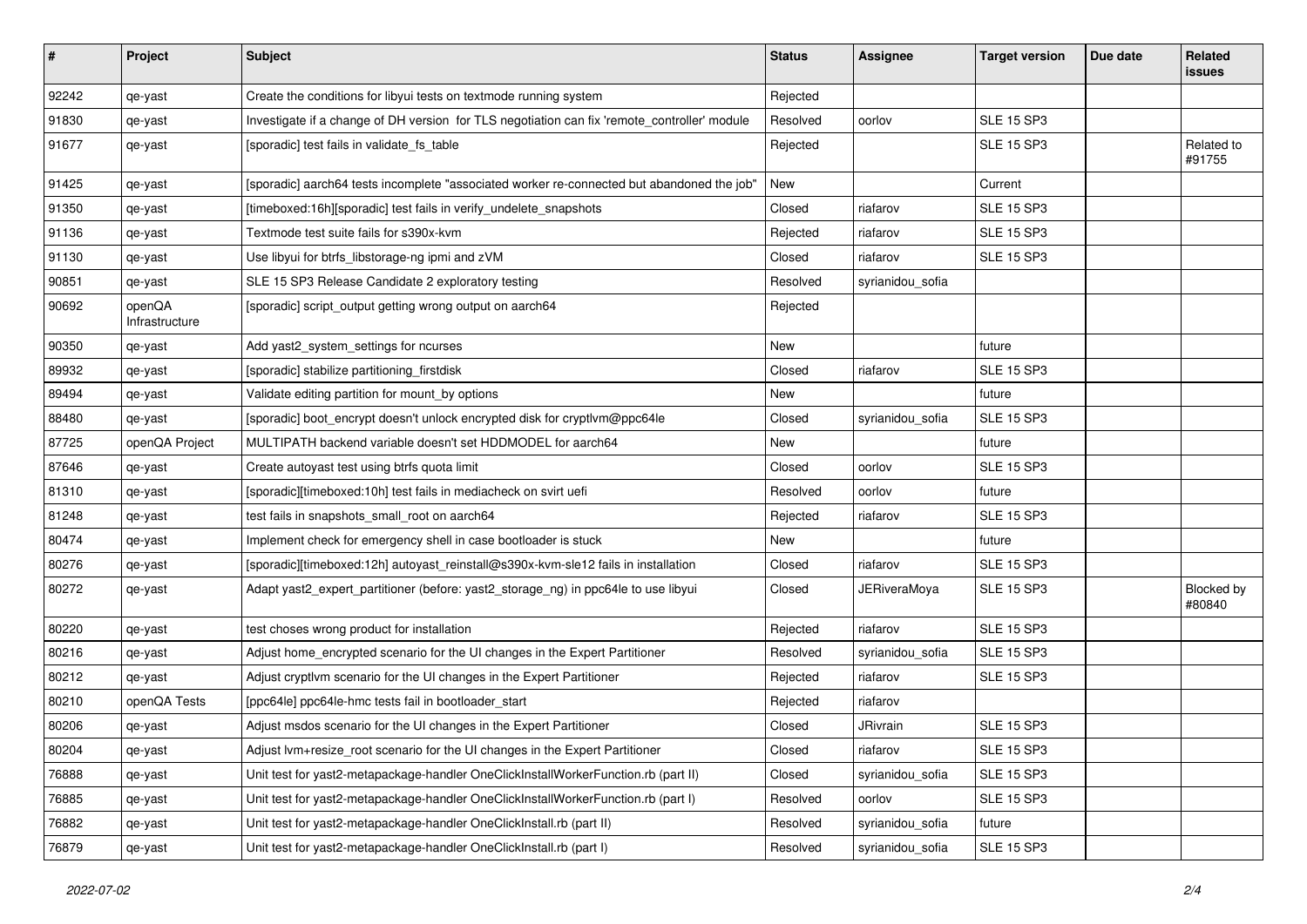| #     | Project        | Subject                                                                                                  | <b>Status</b> | Assignee            | <b>Target version</b> | Due date   | Related<br>issues                                                                                  |
|-------|----------------|----------------------------------------------------------------------------------------------------------|---------------|---------------------|-----------------------|------------|----------------------------------------------------------------------------------------------------|
| 75424 | qe-yast        | [sporadic] test fails in force_scheduled_tasks                                                           | Closed        | <b>JERiveraMoya</b> | <b>SLE 15 SP3</b>     |            |                                                                                                    |
| 73642 | qe-yast        | Modify allmodules+allpatterns+registration test suite                                                    | Closed        | riafarov            | <b>SLE 15 SP3</b>     |            | Related to<br>#73645                                                                               |
| 73477 | qe-yast        | Modify firstboot configuration for yast2_firstboot_custom                                                | Closed        | JRivrain            | <b>SLE 15 SP3</b>     |            |                                                                                                    |
| 73474 | qe-yast        | Add more modules to yast2 firstboot                                                                      | Closed        | <b>JRivrain</b>     | <b>SLE 15 SP3</b>     |            |                                                                                                    |
| 73471 | qe-yast        | Enable yast2_firstboot in textmode                                                                       | Closed        | <b>JRivrain</b>     | <b>SLE 15 SP3</b>     |            |                                                                                                    |
| 73363 | qe-yast        | sporadic failure for btrfs libstorage-ng@64bit-ipmi                                                      | Closed        | riafarov            | <b>SLE 15 SP3</b>     |            |                                                                                                    |
| 73306 | qe-yast        | [y][timeboxed:20h] test fails in await_install                                                           | Blocked       | JERiveraMoya        | Current               |            |                                                                                                    |
| 73096 | qe-yast        | [sporadic] msdos test fails in validate_fs_table                                                         | Rejected      | <b>JRivrain</b>     | <b>SLE 15 SP3</b>     |            |                                                                                                    |
| 73093 | qe-yast        | [y] test fails in installation                                                                           | Rejected      |                     |                       |            |                                                                                                    |
| 72184 | openQA Tests   | [virtualization][y] Select_console fails sporadically for svirt-xen-hvm                                  | New           |                     | future                |            |                                                                                                    |
| 71653 | openQA Tests   | [y][timeboxed:20h] Investigate sporadic failure in prepare test data                                     | Resolved      | syrianidou_sofia    | <b>SLE 15 SP3</b>     | 2020-10-06 |                                                                                                    |
| 71641 | openQA Tests   | [y] test fails in sshd for ppc64le-hmc-4disk                                                             | Resolved      | riafarov            | <b>SLE 15 SP3</b>     | 2020-10-06 |                                                                                                    |
| 71638 | openQA Tests   | [y] test fails in validate_fs_table                                                                      | Rejected      |                     |                       |            |                                                                                                    |
| 71122 | qe-yast        | [y][timeboxed:12h] Organize and open tickets for yast-matepackage-handler unit test                      | Resolved      | syrianidou_sofia    | <b>SLE 15 SP3</b>     |            |                                                                                                    |
| 71116 | qe-yast        | [y] Add OpenQA test for OneClickInstall                                                                  | Closed        | JERiveraMoya        | <b>SLE 15 SP3</b>     |            |                                                                                                    |
| 69754 | openQA Tests   | [y][u] tests fail in bootloader_start for ppc64le - PowerVM workers not available                        | Resolved      | szarate             | <b>SLE 15 SP3</b>     |            | Related to<br>#69406,<br>Related to<br>#68980,<br>Related to<br>#68977, Has<br>duplicate<br>#70474 |
| 69751 | openQA Tests   | [y] Module validate_encrypt fails on s390x-kvm-sle12                                                     | Resolved      | riafarov            | <b>SLE 15 SP3</b>     | 2020-09-08 | Has<br>duplicate<br>#69991                                                                         |
| 69658 | openQA Tests   | [y] test fails in yast2_control_center                                                                   | Resolved      | riafarov            | <b>SLE 15 SP3</b>     |            |                                                                                                    |
| 69655 | qe-yast        | [y][timeboxed:12h] Modify check in autoyast installation test                                            | Resolved      | ybonatakis          | <b>SLE 15 SP3</b>     | 2020-10-06 |                                                                                                    |
| 69634 | qe-yast        | [y][timeboxed:24h] Add unit test for yast-metapackage-handler                                            | Resolved      | syrianidou_sofia    | future                |            |                                                                                                    |
| 69313 | openQA Project | When using refspec for ppc for a particular job, PRODUCTDIR is set wrong                                 | Resolved      | Xiaojing_liu        | Ready                 |            |                                                                                                    |
| 68764 | openQA Tests   | [functional][y] yast2_gui@svirt-xen-hvm fails when retriggered, if parent create_hdd_gnome<br>has failed | Rejected      |                     |                       |            |                                                                                                    |
| 67903 | openQA Tests   | [y][functional] Set partial sync for Debug and Source repositories                                       | Resolved      | <b>JERiveraMoya</b> | <b>SLE 15 SP3</b>     | 2020-07-14 |                                                                                                    |
| 67822 | openQA Project | [tools] When using refspec for svirt-xen-hvm, openQA-SUT-2 fails                                         | Resolved      | okurz               |                       | 2020-06-23 |                                                                                                    |
| 67732 | openQA Tests   | [functional][y] Add yast2_lang module for other than 64bit machines                                      | Resolved      | oorlov              | <b>SLE 15 SP3</b>     | 2020-07-14 |                                                                                                    |